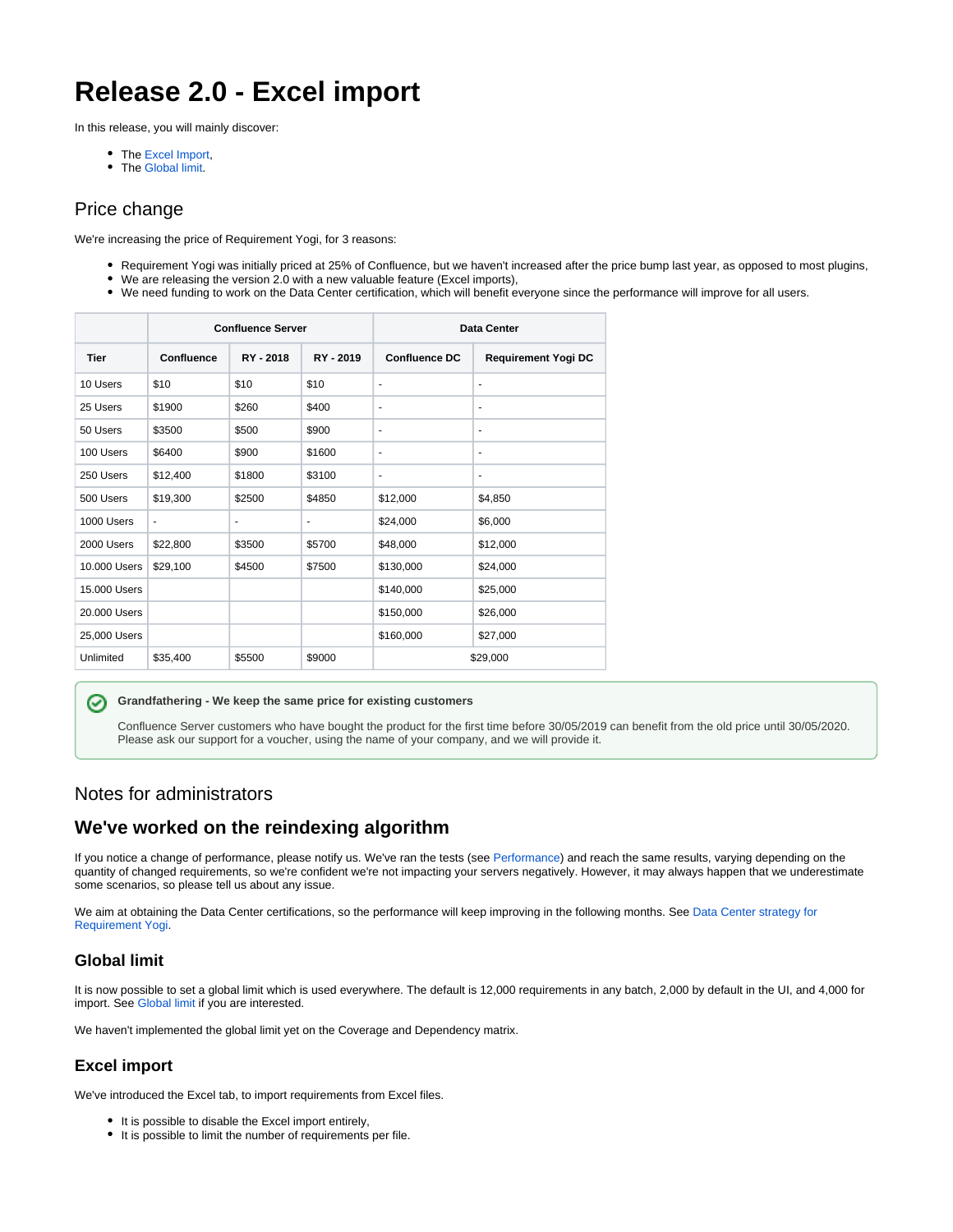See [Excel Import](https://documentation.requirementyogi.com/display/RY/Excel+Import) if you are interested.

#### **Permissions**

We plan to change the permissions.

We used to rely on the EXPORT permission of the space, to determine the visibility of the Coverage, Dependencies, Traceability and Excel tabs. At the time we chose the "Export" permission, although the name doesn't fit, because it matches the performance profile of the export: Those features require a lot of processing or I/O power, and exporting a space also requires a lot of power.

Since we've implemented the [Global limit](https://documentation.requirementyogi.com/pages/viewpage.action?pageId=45744152), we believe there is no reason to require this permission anymore, since we've found a way to limit the impact of those features on other users. We plan to drop this permission in the next release.

| <b>X</b> Confluence    | Spaces - | People | <b>DbConsole</b>                                | <b>Create</b> | $\cdots$                        |              |                                  |      |       |        |
|------------------------|----------|--------|-------------------------------------------------|---------------|---------------------------------|--------------|----------------------------------|------|-------|--------|
| Demo<br>C              |          | ☆      | Requirement Yogi - Excel                        |               |                                 |              |                                  |      |       |        |
| <b>③ Pages</b>         |          |        | Search                                          | Coverage      | <b>Dependencies</b>             | Traceability | <b>Baselines</b>                 | Diff | Excel |        |
| $\sum$ Blog            |          |        |                                                 |               |                                 |              |                                  |      |       |        |
| $E$ Tables             |          |        | <b>Based on EXPORT permission</b><br>Files List |               |                                 |              |                                  |      |       |        |
| Requirements           |          |        |                                                 |               |                                 |              |                                  |      |       |        |
| <b>SPACE SHORTCUTS</b> |          |        | Name                                            |               | Version<br><b>Creation Date</b> |              | <b>Last Modification</b><br>Date |      |       | Labels |

Be prepared, in an upcoming release, to have those tabs appear for all users.

## Changes in the Test & Compliance module

- None,
- To be exact, a spelling mistake was corrected, and a deprecated method was replaced with the most recent version,
- We've just published the module so customers have consistent version numbers, but it is not necessary to upgrade.

### Changes in the RY for Jira module

- Reload the issue dynamically (after editing the links),
- Fix an error when the user wasn't privileged and wanted to edit the links (RY-276 and RY-377).

#### List of Jira issues

| Key           | <b>Summary</b>                                                                    | т                      | <b>Status</b> | <b>Resolution</b> |
|---------------|-----------------------------------------------------------------------------------|------------------------|---------------|-------------------|
| <b>RY-389</b> | Jira: Reload the issue dynamically                                                | Œ                      | <b>CLOSED</b> | Resolved          |
| <b>RY-327</b> | The "awesome paste" should also work on simple search queries                     | Œ                      | <b>CLOSED</b> | Resolved          |
| <b>RY-324</b> | Display tip when user tries to rename keys which are in an "include" macro        | $\left  \cdot \right $ | <b>CLOSED</b> | Resolved          |
| <b>RY-315</b> | <b>Restify actions</b>                                                            | Ð                      | <b>CLOSED</b> | Resolved          |
| RY-311        | <b>Global limit</b>                                                               | ٠                      | <b>CLOSED</b> | Resolved          |
| <b>RY-310</b> | Change permissions for baseline deletion: Only space admins can delete a baseline | G                      | <b>CLOSED</b> | Resolved          |
| <b>RY-309</b> | Insert a RY report macro as static content                                        | Œ                      | <b>CLOSED</b> | Resolved          |
| <b>RY-285</b> | Include a diff on a page                                                          | $\overline{+}$         | <b>CLOSED</b> | Resolved          |
| <b>RY-281</b> | Prevent reuse of deleted keys                                                     | $\left  + \right $     | <b>CLOSED</b> | Resolved          |
| <b>RY-263</b> | Ability to import requirements from Excel                                         | Œ                      | <b>CLOSED</b> | Resolved          |
| <b>RY-251</b> | Order the properties alphabetically                                               | G                      | <b>CLOSED</b> | Resolved          |
| <b>RY-377</b> | Jira: A normal user can't create links to Confluence                              | $\bullet$              | <b>CLOSED</b> | Resolved          |